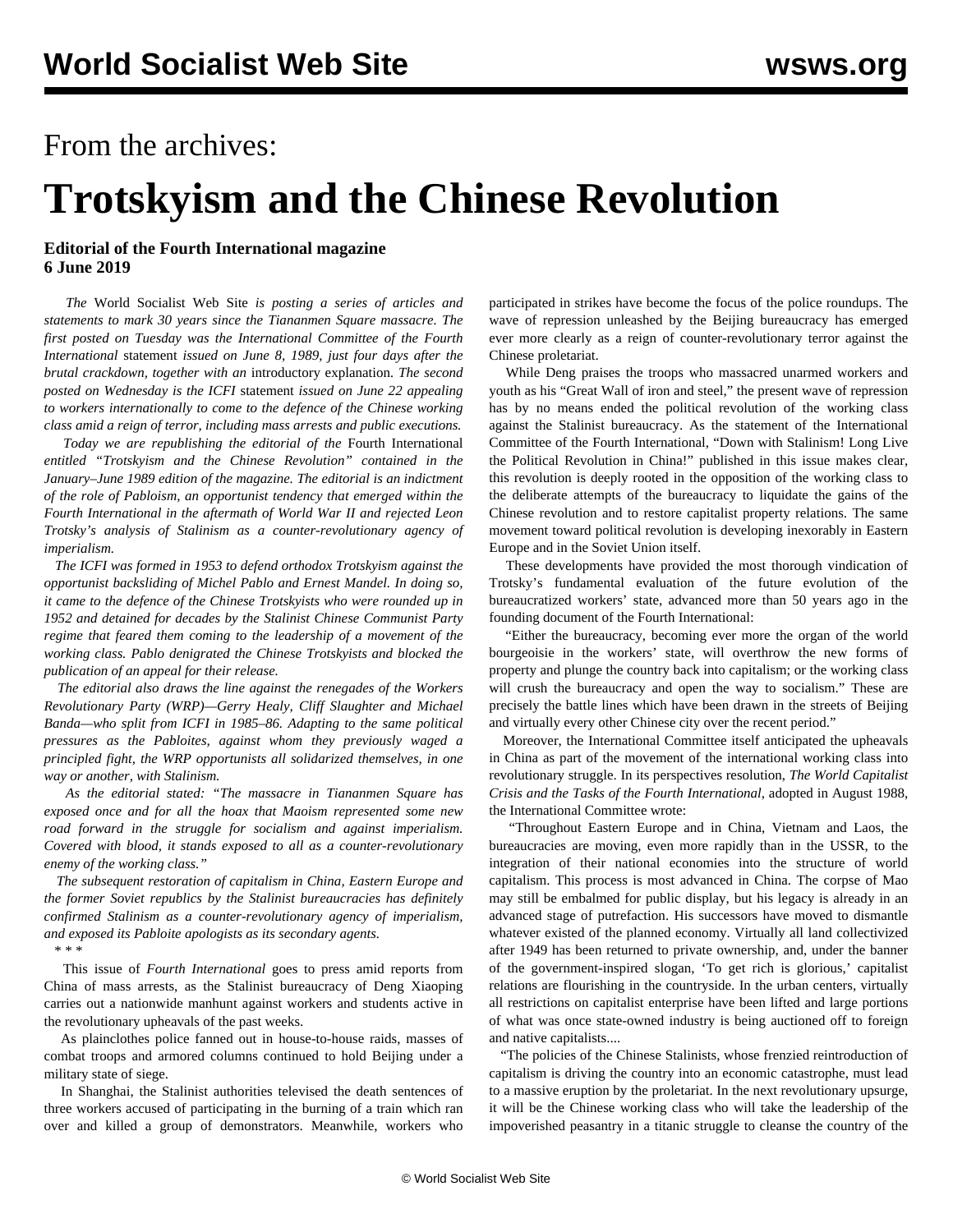bureaucrats and the grasping class of capitalists spawned by Stalinism."

 The events in China have not only vindicated the perspective fought for by Trotsky against Stalinism on the fate of the Chinese revolution. As the statement of the ICFI elaborates, they also bring to a head the protracted struggle waged by the International Committee against opportunist revisionism within the Fourth International.

 The struggle of masses of workers against the bureaucracy and its open policy of capitalist restoration has served to expose the counterrevolutionary role played by all these revisionist tendencies who capitulated to Stalinism and Maoism.

 The International Committee was founded in 1953 to combat the opportunist tendency led by Michel Pablo, which threatened to destroy the Fourth International.

 Pablo's liquidationism arose as an impressionistic adaptation to the postwar imperialist settlement, with its restabilization of imperialism on the one hand and the apparent strengthening of the grip of the Stalinist bureaucracy on the other.

 The response of the Pabloites to these developments was the working out of what amounted to an entirely different class line, based on the rejection of both the revolutionary role of the proletariat and the paramount mission of the revolutionary party in fighting for the development of socialist consciousness in the working class.

 In particular, the Pabloites based their revisions on the conditions in Eastern Europe following World War II, in which the liquidation of private property had taken place not through the independent revolutionary mobilization of the working class, but as a result of the occupation of these countries by the Soviet Red Army.

 The Trotskyists defined these new regimes established by the bureaucracy as deformed workers' states. The basic attitude of the Fourth International toward these states was one of defense of the nationalized property relations against imperialism, while fighting for the construction of a revolutionary party to mobilize the working class in a political revolution against the Stalinist bureaucracy and the establishment of genuine organs of workers' power.

 Furthermore, those who defended Trotskyism recognized that whatever transitory inroads had been made against capitalism through the nationalization of property in Eastern Europe, these were far outweighed by Stalinism's betrayal of the socialist revolution and collaboration with imperialism on a world scale.

 This fundamental perspective had been anticipated by Trotsky in the struggle against the petty-bourgeois opposition in the Socialist Workers Party in 1939–40. In analyzing the significance of the social measures undertaken by the bureaucracy in Poland following the 1939 invasion of that country by the Red Army, Trotsky wrote:

 "The primary political criterion for us is not the transformation of property relations in this or another area, however important these may be in themselves, but rather the change in the consciousness and organization of the world proletariat, the raising of their capacity for defending former conquests and accomplishing new ones. From this one, and the only decisive standpoint, the politics of Moscow, taken as a whole, completely retains its reactionary character and remains the chief obstacle on the road to the world revolution."

 Trotsky stated further: "The statification of the means of production is, as we said, a progressive measure. But its progressiveness is relative; its specific weight depends on the sum-total of all the other factors. Thus, we must first and foremost establish that the extension of the territory dominated by bureaucratic autocracy and parasitism, cloaked by 'socialist' measures can augment the prestige of the Kremlin, engender illusions concerning the possibility of replacing the proletarian revolution by bureaucratic maneuvers, and so on. This evil by far outweighs the progressive content of Stalinist reforms in Poland" (*In Defence of Marxism* [London: New Park Publications, 1971], pp. 23–24).

 It was this "evil" which was embodied in the development of Pabloite revisionism in the Fourth International.

 Pablo made the property forms established by the bureaucracy in Eastern Europe the starting point for a whole new historical perspective. He advanced the conception that the abolition of capitalism would be carried out not through the proletarian revolution, as traditionally defined by Marxists, but by bureaucratic-military means. This outlook stated that the Stalinist bureaucracy, driven into military conflict with imperialism, would be compelled to extend nationalized property relations to ever new areas both through military means and by instructing the Stalinist parties in the capitalist countries to lead revolutionary struggles.

 According to this prognosis—which repudiated the entire theoretical heritage of Marxism—the struggle to develop Marxist consciousness through the construction of independent revolutionary parties in the working class had become entirely superfluous, as socialism, albeit of a deformed character, would be realized through the medium of bureaucracies and other nonproletarian forces, acting unconsciously under the pressure of events, as political surrogates for the working class. The practical conclusion to which this perspective inexorably led was the liquidation of the Fourth International.

 In essence, Pabloite revisionism represented a petty-bourgeois rebellion against the entire Marxist perspective of proletarian revolution. Its response to the Maoist victory in 1949 was a variation on this same basic line.

 In the case of China, the 1949 overthrow of the bourgeois Kuomintang regime was achieved by a peasant army led by the Stalinist Communist Party. Brushing aside the long-term historical problems that this would pose for the development of the socialist revolution in China, the Pabloites saw in Mao's victory yet further proof that Stalinism could play a revolutionary role internationally.

 The Pabloites attacked the Marxist axiom that the liberation of the working class is the task of the workers themselves and requires the development of Marxist cadres in the leadership of the proletariat. The Chinese Revolution, they insisted, demonstrated that the socialist revolution could be achieved not only without the benefit of a conscious Trotskyist leadership, but without even the independent intervention of the working class itself. Stalinist-led peasant armies could do the job.

 The deadly implications of Pabloite revisionism found their consummate expression in Pablo's contempt for the Chinese Trotskyists. The Maoist regime subjected these fighters to imprisonment, exile and execution in order to repress their struggle for the independent interests and mobilization of the Chinese working class.

 In a letter addressed to James P. Cannon, then leader of the Socialist Workers Party of the United States, S.T Peng, the Chinese Trotskyist, described how Pablo systematically suppressed all discussion on the Maoist regime's bloody repression of the Trotskyist movement in China.

 In November 1952, Peng was finally allowed to report to the International Secretariat on the conditions facing the Chinese section. As he recounted in his letter to Cannon, Pablo dismissed the report, declaring that "the massacre of Trotskyists by Mao's regime was not a deliberate action but a mistake, that is, the Trotskyists had been mistaken as Kuomintang agents; and that even if Mao's persecution of Trotskyists were a fact, this could only be considered as an exception."

 Peng responded that the massacre was no mistake, but "originated from a deep-seated Stalinist tradition of Stalinist hostility towards Trotskyists, and was a systematic and deliberate attempt to exterminate the Trotskyists" and was no more an exception than Ho Chi Minh's slaughter of the Vietnamese Trotskyists or the assassination of Trotskyists by the GPU during the Spanish Civil War.

 At a subsequent expanded meeting of the IS in February 1953, Pablo opposed Peng's attempt to present a report on the wholesale arrests of Chinese Trotskyists which had taken place in the previous two months.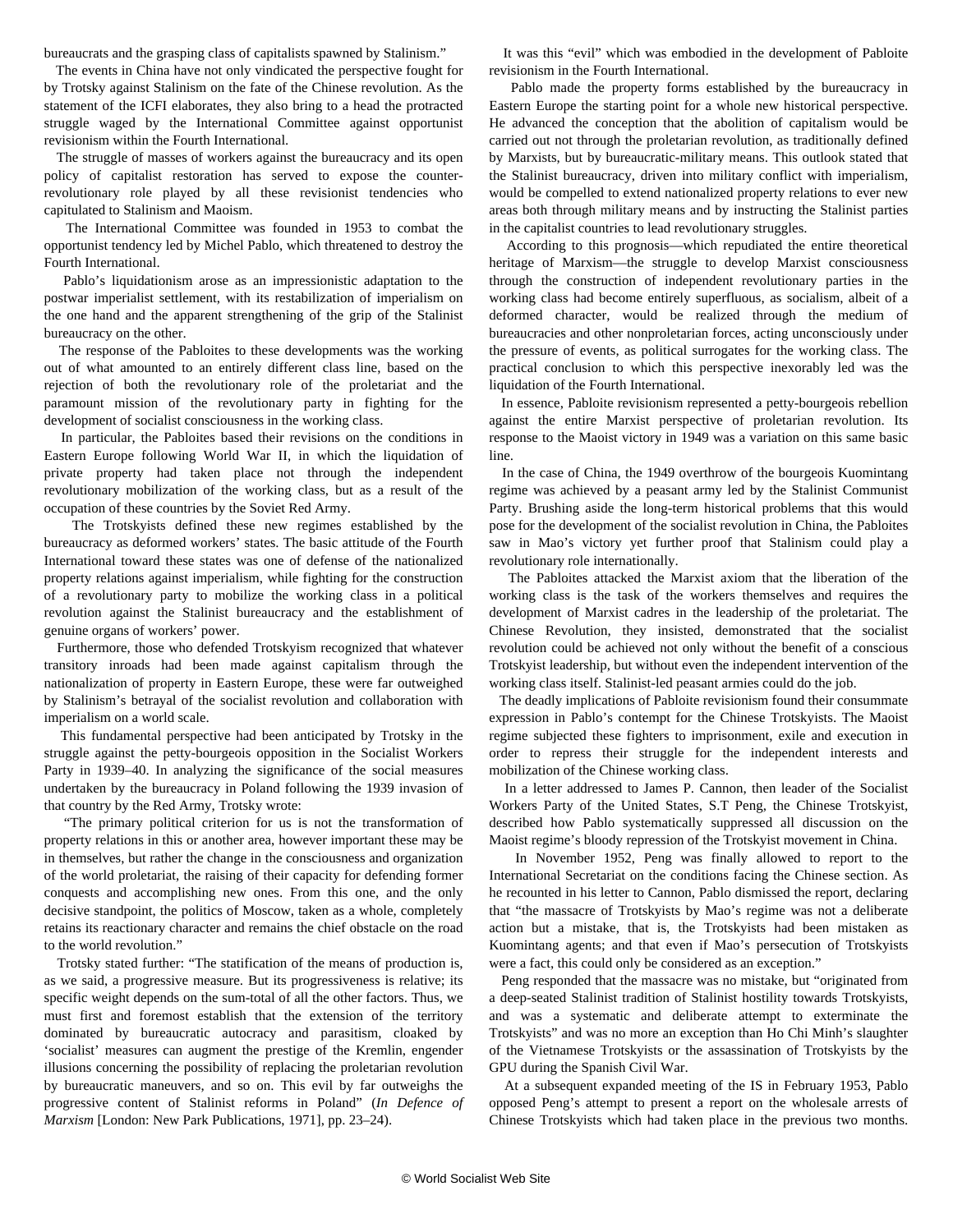"Compared with the achievement of the revolution of Mao Tse-tung, the arrest of a few hundred Trotskyists is insignificant," Pablo declared.

 Subsequent attempts by Peng to distribute "An Appeal for Aid from the Chinese Trotskyists" were systematically blocked by Pablo. "By suppressing this document," he wrote, "Pablo not only deliberately deceived me and the Chinese comrades, but also committed two inexcusable crimes: (1) Objectively he helped the Chinese CP to conceal before the masses the most concrete and horrible facts of its persecution of the Chinese Trotskyists. (2) He has made it impossible for comrades of different countries, applying or about to apply the 'entrist tactic,' to learn the lessons from the brutal persecutions afflicted on the Chinese comrades."

 The recent events in China underscore the criminality of Pabloite revisionism's adulation of Maoism on the one hand and its vicious abuse of the Chinese Trotskyists on the other. The liquidation of "a few hundred Trotskyists," dismissed by Pablo as of no significance, deprived the Chinese proletariat of the conscious revolutionary vanguard which it so urgently requires to carry forward the task of overthrowing a bureaucracy bent on restoring capitalism.

 The Chinese Trotskyists had fought under the most difficult conditions of both Kuomintang and Stalinist terror, as well as Japanese occupation. Unlike Mao and the other Stalinist leaders, who concluded from the defeat of the 1927 Revolution that it was necessary to base the building of the Communist Party on the peasantry, the Trotskyists—led initially by the heroic Chen Tu-hsiu—refused to give up the struggle to develop Marxist cadre in the proletariat. Whatever tactical errors they may have committed, their basic perspective was a correct one and has immense historical significance today. Pabloism's depreciation of these revolutionary fighters was the clearest expression of its petty-bourgeois hostility to the proletarian revolution.

 Equally decisive is the role played by Pabloism in aiding and abetting the confusion which Maoism sowed in the international workers' movement. With the Sino-Soviet dispute, Communist parties throughout the world were split, with Maoist groups being formed, particularly in the oppressed countries of Asia, Africa and Latin America.

 In these countries, Maoism falsely posed as a more revolutionary alternative to the "peaceful road to socialism" advocated by the Moscowline parties. Basing itself on an eclectic combination of bourgeois nationalism, peasant radicalism and Stalinism, the parties which followed Beijing's lead played a major role in blocking the construction of genuine proletarian revolutionary parties.

 The Maoists led workers into disastrous defeats in country after country. Most notable of these was the catastrophe suffered by the Indonesian working class in 1965. There, the largest Beijing-line CP in the world, working on the basis of the Maoist ideology of the "bloc of four classes," subordinated the working class to the bourgeois nationalist regime of Sukarno. This left the Indonesian proletariat politically disarmed in the face of a military coup, which led to the extermination of an estimated one million workers and peasants.

 A few years later, the Naxalite movement inspired by Mao in India ended in bloody defeat. And, in Latin America, where the theories of peasant guerrillaism and "from the countryside to the city" found a ready audience in the petty bourgeoisie, Maoism contributed heavily to the wave of defeats suffered by the working class in the 1960s and early 1970s.

 The Pabloite leadership, far from fighting to clarify the working class on Maoism, adapted itself totally to it. Mandel praised the Maoists as having "come close to the theory of permanent revolution." In Latin America, the Pabloites supported the same ill-fated methods of guerrillaism, liquidating entire parties and helping to lead thousands of youth to their deaths.

 In so doing, the revisionists rejected any class analysis and spit on the entire theoretical legacy of Marxism. As the International Committee statement on China makes clear, Maoism was not some new revolutionary current which had broken with Stalinism. On the contrary, it based itself on the explicit rejection of permanent revolution and the embracing of the Menshevik "two-stage revolution" and its corollary, "the bloc of four classes." Mao never made a critique of the Stalinist policies of class collaboration which led to the bloody defeat of the Chinese working class in 1927. Instead, he turned his back on the proletariat, virtually transformed the Chinese Communist Party into a peasant organization, and wasted years and hundreds of thousands of lives in search of an alliance with "anti-imperialist" sections of the national bourgeoisie.

 Lenin had theoretically combated the conceptions of the Narodniks who equated workers and peasants as "toilers," equally interested in socialism. He fought relentlessly for the political independence of the working class from both the national bourgeoisie and the peasantry and for proletarian hegemony in the Russian Revolution.

 Trotsky established in his theory of permanent revolution that the tasks of the bourgeois democratic revolution, including the land question, could only be resolved through the working class—leading the peasantry behind it—seizing power in a socialist revolution and establishing the dictatorship of the proletariat. The establishment of this dictatorship would inevitably pose not only democratic, but also socialist tasks, which could be achieved only through the extension of the revolution to the advanced capitalist countries, This became the guiding perspective of the Bolshevik Party in carrying out the proletarian revolution of October 1917 and was the foundation of the revolutionary program of the Communist International before its Stalinist degeneration. Basing himself on this theoretical legacy, Trotsky had made a profound critique of the turn of the Chinese Communist Party to the peasantry in the aftermath of the 1927 Shanghai massacre. But in their frenzied attempts to overcome the "isolation" of Trotskyism, the Pabloites discarded these conquests of Marxism in order to better subordinate themselves to Stalinism and Maoism.

 While the International Committee was built to wage war against Pabloite revisionism, it has repeatedly been compelled to combat the emergence of the same opportunist and liquidationist tendencies within its own ranks.

 Thus, 10 years after it initiated the formation of the IC, the Socialist Workers Party of the United States broke with Trotskyism to reunify with the Pabloites. It contended that the Cuban Revolution of 1959 proved that the socialist revolution could be carried out through "blunted instruments," i.e., petty-bourgeois nationalist guerrilla movements, without the participation of the working class or the leadership of a conscious Marxist vanguard party.

 And the British section, the Workers Revolutionary Party (WRP), which for many years had spearheaded the struggle against Pabloism, underwent a protracted national opportunist degeneration, culminating in the 1985–86 split with the International Committee. By the mid-1980s, the British leadership of Healy, Banda and Slaughter had succumbed to the pressures of imperialism and was seeking to transform the ICFI itself into an accessory to the betrayals of Stalinism, social democracy and bourgeois nationalism.

 But the opportunist line of the WRP leadership was opposed by the majority of the sections of the ICFI, which based themselves on the firm foundations of more than three decades of struggle to develop and defend Trotskyism against Pabloite revisionism.

 The two tendencies which opposed each other in the 1985–86 split today find themselves on the opposite sides of the barricades in the Chinese events. The proletarian internationalist tendency represented by the International Committee defends the struggle of the Chinese workers and students in the name of international socialism and the political revolution. The petty-bourgeois nationalist tendency, represented by the renegade leadership of the WRP, above all, Healy, Banda and Slaughter, solidarizes itself, in one form or another, with the Stalinists.

This is not an accident. The degeneration of the British section had its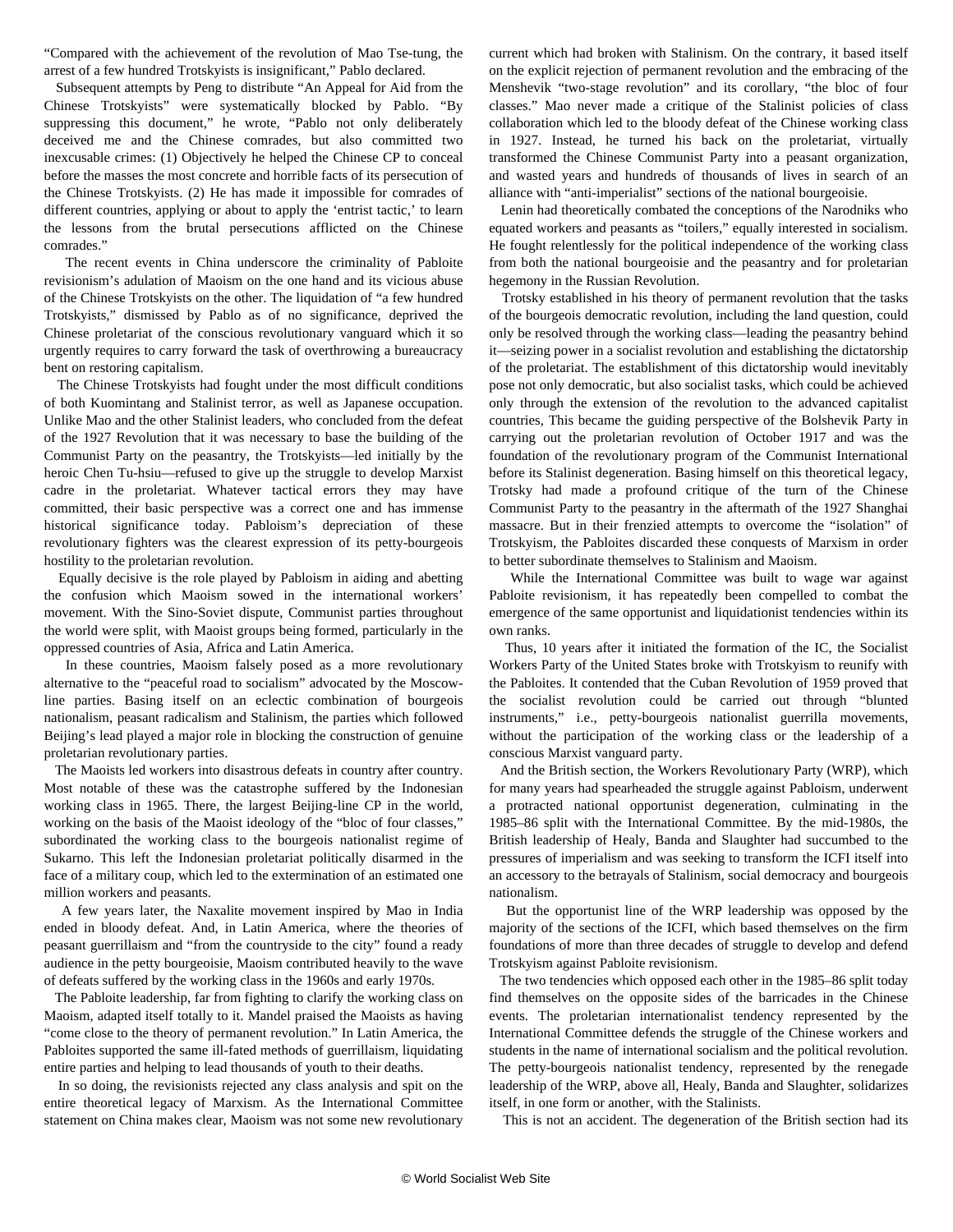origins in an adaptation to Maoism, Stalinism and petty-bourgeois radicalism. For years, the right-wing clique of Healy, Banda and Slaughter blocked any principled discussion on the question of China within the IC. This was because the leadership of the British section had itself not fully broken from Pabloism.

 As well, a rotten compromise existed within the leadership with Michael Banda, who became the general secretary of the WRP. Banda's views on Maoism were in all essentials the same as those of the Pabloites. Healy and Slaughter feared that a discussion in the International Committee on these issues would create a political crisis in their own section, disrupting practical work in Britain.

 Thus, in the 1960s, Banda wrote statements praising Mao and the Red Guard movement and even conferring upon them the tasks of the Fourth International itself. In 1967, for example, he declared, "The dialectic of history is inexorably transforming the 'cultural revolution' into a political one." These revisionist positions left the British movement ideologically disarmed and vulnerable to powerful class forces, which began to bear down upon it during this period.

 Within the wave of petty-bourgeois radicalization which swept Europe in the 1960s, reaching its high point with the student protest movement in France, Maoism exerted a major influence. These social layers gravitated to an ideology based on peasant communes and "people's war," precisely because of its essential antiproletarian content.

 While these radicalized elements of the middle class were not about to repeat Mao's Long March on European soil, they found in Maoism the comforting assurance that they did not have to subordinate themselves to the proletariat, the sole consistently revolutionary class in capitalist society. Thus, Maoism offered the radicalized petty bourgeoisie in the advanced capitalist countries an ideological justification for its attempts to dominate and smother the independent revolutionary movement of the working class.

 The failure to fight out the expressions of revisionism and the adaptation to these social layers within its own leadership was to have fatal consequences for the British movement. By the early 1970s, the party was rapidly developing in a centrist direction. Banda's adaptation to Maoism was soon joined by a whole series of positions in the WRP expressing capitulation to bourgeois nationalism, social democracy and the trade union bureaucracy.

 At the time of the split, Banda joined with Cliff Slaughter—who today is the chief of one faction, still calling itself the WRP—in demanding the destruction of the International Committee and vilifying the whole history of Trotskyism. He was the author of the principal document justifying the split, "27 Reasons Why the International Committee Should Be Buried."

 After the split, Banda proceeded to break explicitly from Trotskyism, calling it "an ideological weapon of world imperialism against the USSR." He praised Mao as the greatest of revolutionary leaders and likewise declared his unreserved admiration for Stalin and the Moscow bureaucracy.

 Banda rejected Trotsky's definition of the degenerated workers' state in the USSR as transitional, leading inevitably to either the bureaucracy's restoration of capitalism or to the overthrow of this bureaucracy by the working class and the going forward to socialism. Instead, he declared the conquests of the October Revolution as well as the Chinese Revolution of 1949 to be "irreversible."

 "If there was truth in Trotsky's prognosis then he would have been justified in calling for the political revolution led by a new party—the Fourth International—to prevent capitalist restoration," Banda wrote, "But this is certainly not the trend in the USSR, China, Yugoslavia or Indo-China<sup>"</sup>

 Banda never bothered to deal with the massive evidence to the contrary. He ignored the wave of joint ventures, direct imperialist investments and wholesale restoration of private ownership already instituted in China and rapidly growing in the USSR. Having renounced revolutionary Marxism and written off the revolutionary capacities of the international proletariat, Banda continues to believe in Stalinist invincibility, no matter how much it is contradicted by objective events. Banda shares this basic feature with all the renegades who split with the ICFI.

 For his part, Gerry Healy, after 50 years in the Trotskyist movement, found his way directly to Moscow, as an official guest of the Gorbachev bureaucracy and the KGB at the ceremonies celebrating the seventieth anniversary of the October Revolution. He and Vanessa Redgrave have since made repeated trips to the Soviet capital, where they have endeared themselves to Gorbachev by providing the bureaucracy with a "Trotskyist" cover for its political maneuvers.

 The central thesis of Healy's misnamed "Marxist Party" is that Gorbachev is leading the "political revolution" in the USSR and therefore deserves unconditional support. There is no doubt that this miserable lapdog of the bureaucracy will likewise join Gorbachev in his support for the Beijing regime's bloody suppression of the masses. Just as in the USSR, so in China, the opposition of the working class to this "political revolution" carried out from above through capitalist restorationist policies represents, for both Healy and his new patron Gorbachev, the "counter-revolution."

 Finally, there is Cliff Slaughter, whose splinter of the WRP has repeatedly denounced the ICFI's analysis of the policies of the Stalinist regimes in both Beijing and Moscow and insists that capitalist restoration is impossible. They have become uncritical supporters of *perestroika.*

 Nowhere in the several statements on the Chinese events published in the Slaughter group's *Workers Press* is there even a mention of the danger of capitalist restoration or of the social inequality and oppression created by the bureaucracy's procapitalist measures, propelling the Chinese proletariat into political struggle.

 In the May 20 edition of *Workers Press*, a statement entitled "Long Live the Chinese Revolution" declared: "The bureaucracy is deeply divided over how to deal with a situation it has never before experienced. Unlike the capitalist class, it lacks an independent stake in the means of production that can cement its interests."

 This is nothing but a cowardly apology for the Beijing bureaucracy. It most certainly does have "an independent stake in the means of production." Through corruption and the protection of its extensive privileges, the bureaucracy has always manipulated these means of production for its own ends against those of the economy and the working class.

 Today, the precapitalist economic "reforms" carried out by the Deng Xiaoping leadership over the last decade have given the bureaucrats and their families not only an "independent stake," but direct or indirect ownership over growing sections of the economy. Top level officials use their positions to provide supplies and contracts to these private enterprises, thereby enriching the private owners at the expense of the nationalized sector. It is these practices, grave threats to the conquests of the Chinese Revolution, that have brought millions of workers into mortal struggle against the bureaucracy. And it is this which Slaughter carefully covers up.

 Cyril Smith, the London School of Economics professor, serves as the WRP's point man in this revisionist attack on Trotskyism. In an article published in the May 13, 1989 issue of *Workers Press*, in the midst of the China events, Smith wrote:

 'They [the ICFI] see in Gorbachev's glasnost and perestroika nothing but a deliberate and conscious move to bring back capitalism.

 "They denounce any estimation of these changes as reflecting the attempt of one wing of the bureaucracy to defend itself against the movement of the Soviet working class."

 This counterposing of capitalist restoration to the attempt of the bureaucracy to defend itself against the working class as some sort of